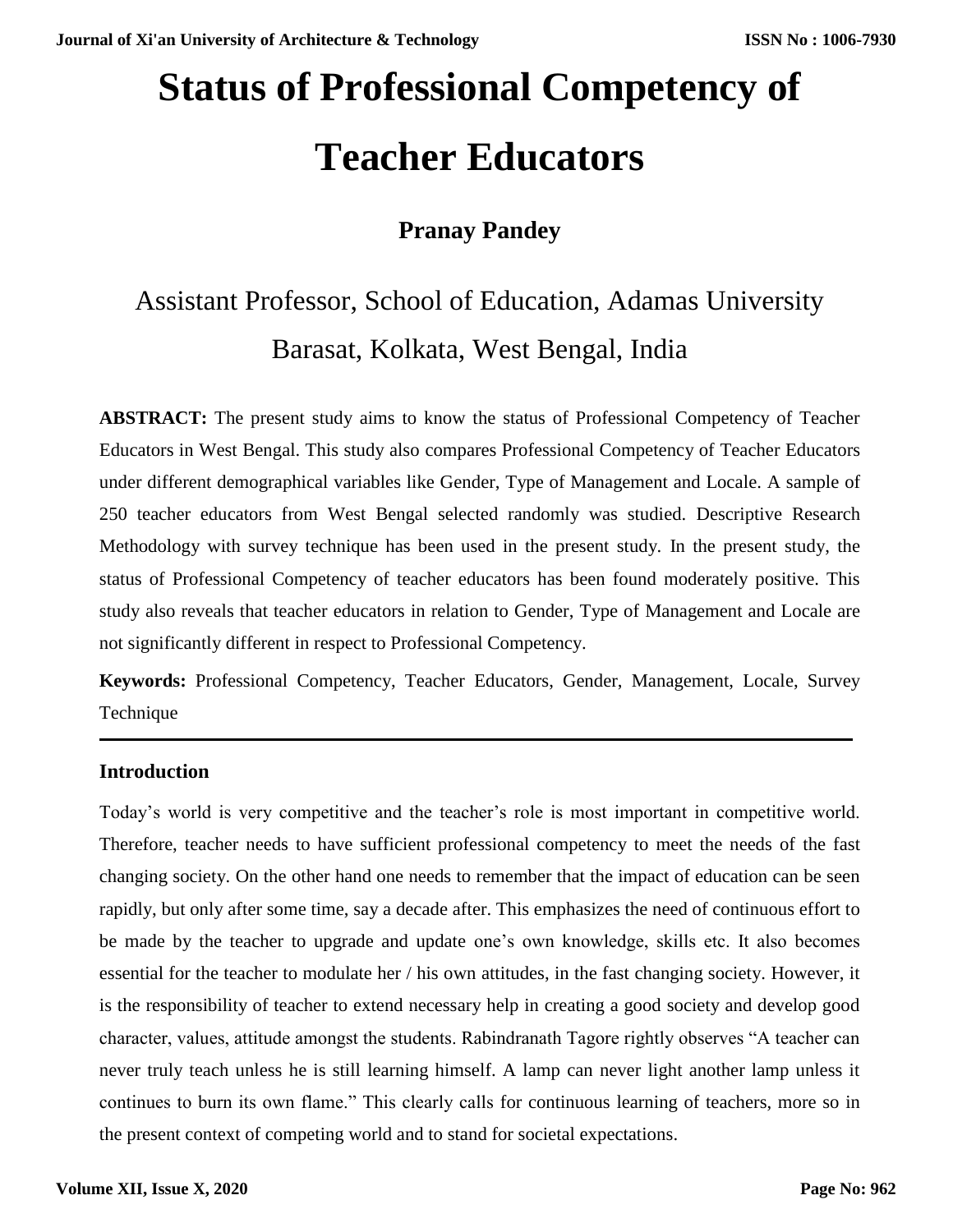The term 'Professional Competency' can be conceptualized as the procedure of gaining capacities and aptitudes which empowers to release professional duties and responsibilities all the more proficiently and successfully. In teaching profession, the teacher needs to obtain three critical abilities, viz., instructional capability, association ability, and evaluative competence. Further, subparts can be thought to be implanted into these three critical capabilities. Professional Competency is a complex variable, difficult to define precisely, teacher effectiveness, teaching success, successful teaching, teaching efficiency; teaching performance and teaching ability are some of the other terms used in the literature to indicate Professional Competency.

Thus, Professional Competency is one of the most commonly used words in the literature for professional ability. The competency of a teacher is a very complicated concept since it is multidimensional. According to **Goria (2001)**, Professional competency is "the potential to make educative process effective with expertise and thoroughness of content, which was fabricated nicely with methodology of teaching with clear exposition, precise skill, abundant knowledge and creative mind to make the work style outstanding and to improvise low cost, no cost teaching learning material to supplement one's teaching"

The significance of professional competency in the field of education was constantly considered by all the concerned people in the field of education. Competency was constantly given due proper emphasis while framing the aims and objectives of the education. Professional competency of teachers always inspired and motivated the students in their own conduct shaping, and remain ethical. Professional competency as practiced in the educational institutions by the teachers and students reflects the values being nurtured in the process of education.

Some of the notable articles were studied which are related to the present research. The findings of these articles have great influence on the present research. They are as follows –

**Koundinya (1999)** made a study on Professional competency in relation to the school effectiveness. The results of the study include that the gender difference influenced the Professional competency, also, higher the designation or qualification better the competency, further, parameters, like chronological age, residential province and the years spent in the field could not impact professional competency. Finally, results observe that professional competency and proficient pleasure were found to be significantly related.

**Uwameiye (2010)** conducted a research on Professional and Technical Competencies needed by Teachers of Business Studies in Junior Secondary Schools in Ondo State, Nigeria and revealed that the teachers of Business Studies in Ondo State public Junior Secondary Schools need improvement in instructional planning, implementation and evaluation skills as well as in core Business skills in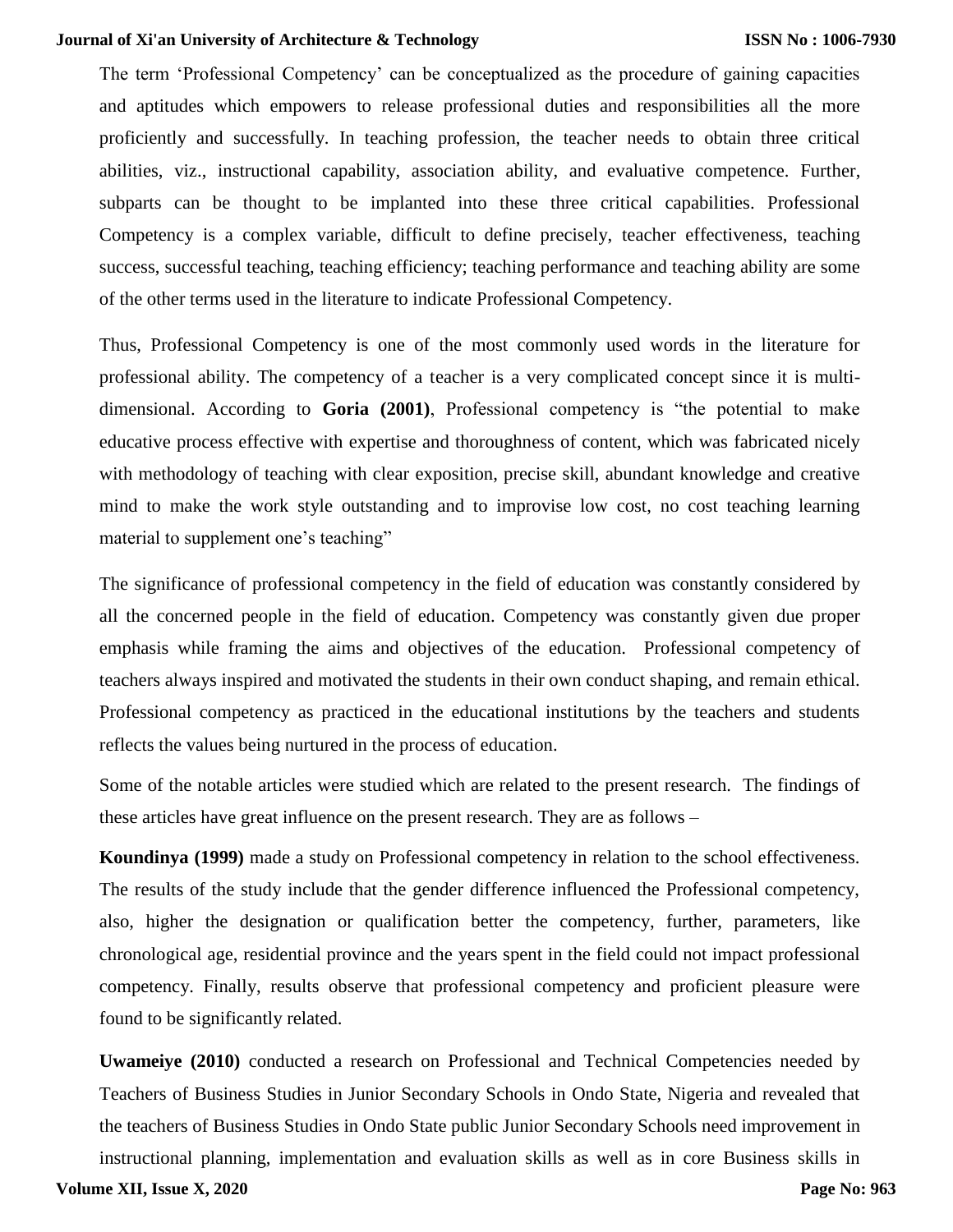relation to the teaching of office practice, shorthand and keyboarding as well as in commerce, bookkeeping and ICT.

**Kunter et.al (2013)** conducted a study on teachers' professional competency effect on instructional quality and students' development. Study investigated their professional knowledge as teachers, educational materials, professional beliefs, work-related motivation, and self-regulation, in particular the ability to investigate, the impact of these aspects of education and, in turn, a first year student repeated measures design. The estimated prevalence of professional competence of teachers on student outcomes, and it examines how it impacts the results. The two-level structural equation model for teaching academic content knowledge of teachers, the positive effects of high, which in turn affect student outcomes on quality instructional self-regulatory skills, were revealed.

**Singh (2013)** study conducted on "Relationship between Professional Competency and Job Satisfaction: A Study among Teacher Educators Working in Self Financing Colleges in Uttar Pradesh". Investigation on 180 teacher educators from self – financing B. Ed. Colleges .conformed relation exists between the variables including the gender, locale and qualification. The study used statistical techniques including descriptive statistics, Karl Pearson's product moment correlation coefficient test the significance of differences between the two correlations were also calculated. For the total sample and sub-samples studied show significant relationship between the variables under study findings. The study also gender, location and sub-sampling on academic merit explored the significance of the difference in the correlation.

Review of related literature motivates the researcher to look critically into certain areas of study for further research. After reviewing some related literature of the research studies related to Professional Competency following research gaps is found by the researcher.

First of all, very few researches were conducted on Professional Competency of Teacher Educators in India. Secondly, in India researches are conducted mainly on teaching skills, teaching methods and Professional commitment etc. Thirdly, hardly any studies were found concerning 'type of management' as a demographical variable exclusively. So, the review of related literature reflected on the issues to find out the Status of Professional Competency of Teacher Educators under different demographical variables.

#### **Objectives of the Study:**

Following objectives were identified for this particular study –

**O1:** To study the level of Professional Competency of Teacher Educators in Teacher Education Institutions.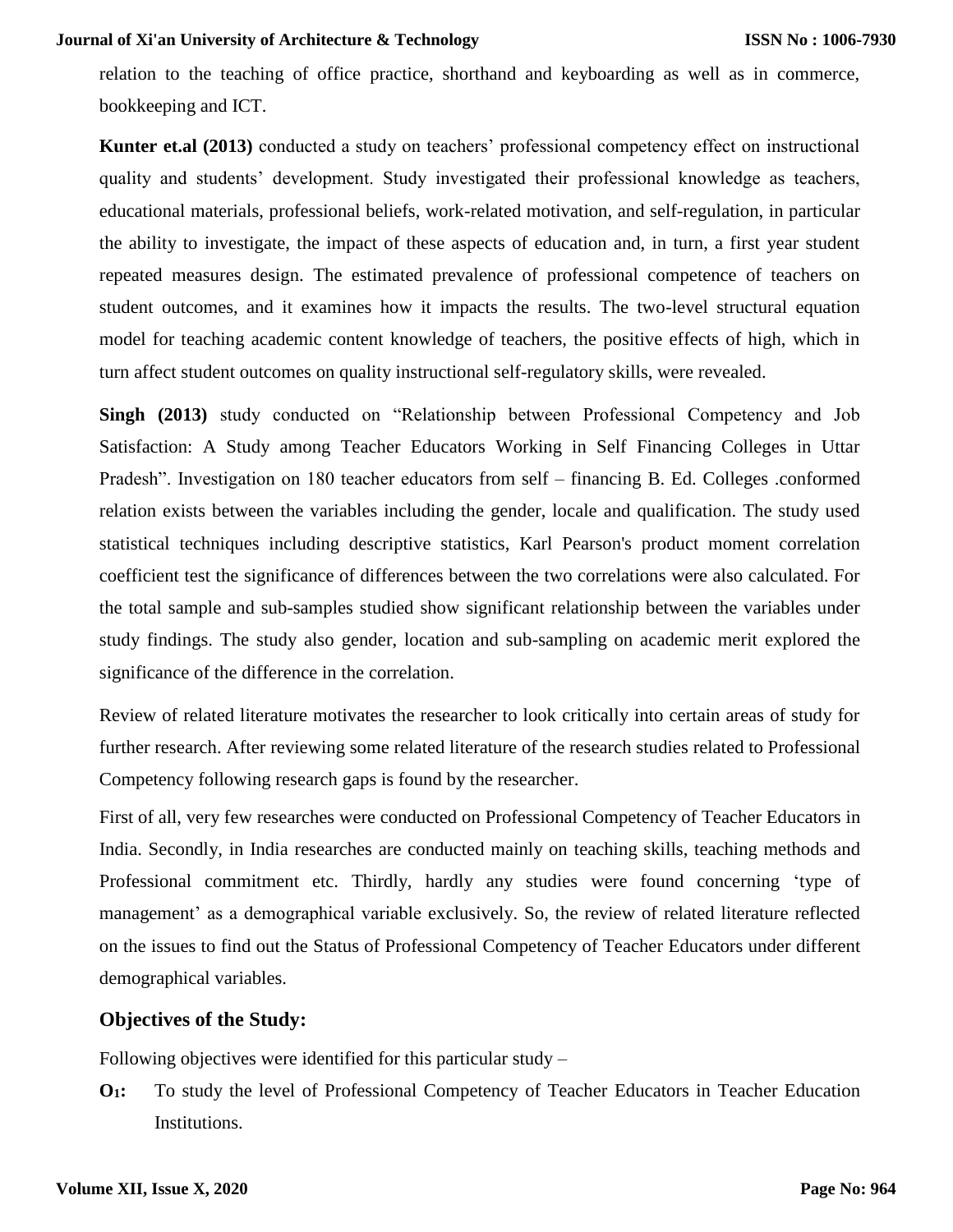**O2:** To compare Professional Competency of Teacher Educators in Teacher Education Institutions under different demographical variables like Gender (Male and Female), Type of Management (Government and Private) and Locale (Urban and Rural).

#### **Research Question & Hypotheses:**

On the basis of the insights gained from review of related literature on Indian and foreign study, the present researcher has formulated the following objective wise research question & hypotheses for verification:

#### **For Objective O<sup>1</sup> following research question has been formed –**

**RQ1:** What is the level of Professional Competency of Teacher Educators in Teacher Education Institutions?

#### **For Objective O<sup>2</sup> following research hypotheses have been formed –**

- **HO1:** There will be no significant difference in Professional Competency between Teacher Educators in Teacher Education Institutions in relation to Gender (Male and Female).
- **HO2:** There will be no significant difference in Professional Competency between Teacher Educators in relation to Type of Management (Government and Private).
- **HO3:** There will be no significant difference in Professional Competency between Teacher Educators in relation to Locale (Urban and Rural).

#### **Methodology of the Study:**

#### **Population:**

The Teacher Educators of Secondary level Teacher Education Institutions of West Bengal which are recognized by NCTE will be considered as the population of this study.

#### **Sample:**

The samples were selected randomly from Western Part (Purba Medinipur, Paschim Medinipur, Bankura, Purulia and Jhargram District) of West Bengal. A total number of 250 teacher educators of Teacher Education Institutions of West Bengal were selected as sample for this study.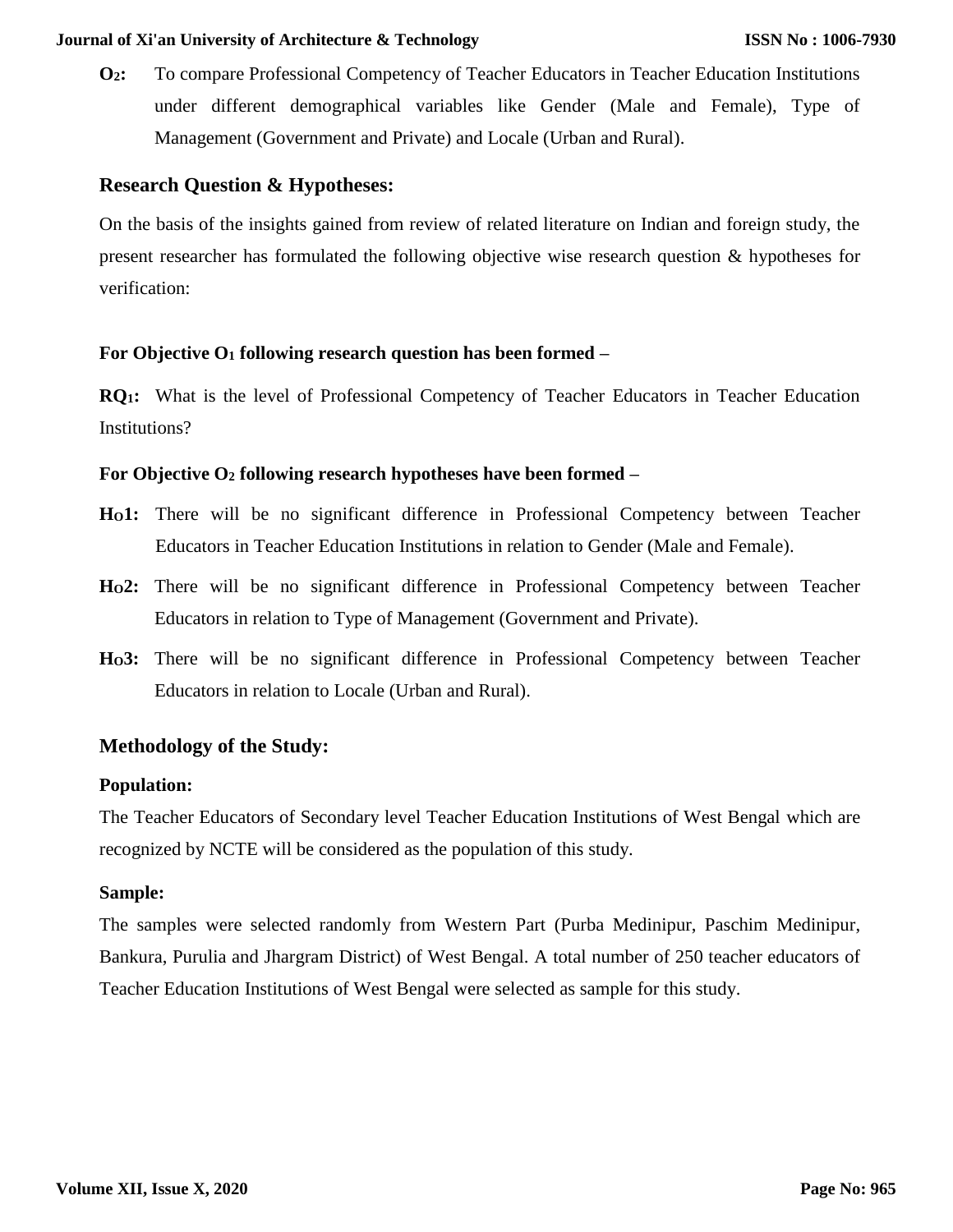#### **Sample Structure:**

| Category           | <b>Sub Category</b> | <b>Frequency</b> | Percentage $(\% )$ |  |
|--------------------|---------------------|------------------|--------------------|--|
| Gender             | Male                | 145              | 58                 |  |
|                    | Female              | 105              | 42                 |  |
|                    | Total               | 250              | 100                |  |
| Type of Management | Government          | 90               | 36                 |  |
|                    | Private             | 160              | 64                 |  |
|                    | Total               | 250              | 100                |  |
| Locale             | Urban               | 138              | 55.2               |  |
|                    | Rural               | 112              | 44.8               |  |
|                    | Total               | 250              | 100                |  |

#### Table 1: Sample Structure

#### **Variables:**

The present researcher had identified two types of variables –

**A. Major Variable:** Professional Competency of Teacher Educator

#### **B. Demographical Variables:**

- **Gender:** Male and Female
- **Type of Management:** Government and Private
- **Location of the School:** Urban and Rural

#### **Tools Used:**

In order to collect relevant data for the fulfillment of the proposed objectives the following tool has been employed by the researcher.

| Table 2: Measuring tools used for data collection |  |
|---------------------------------------------------|--|
|---------------------------------------------------|--|

| Variables | <b>Tools Used</b>                                                                          |
|-----------|--------------------------------------------------------------------------------------------|
|           | Professional Competency of Teacher Educator   Savan's Professional Competency Scale (SPCS) |

#### **Description of Savan's Professional Competency Scale (SPCS):**

It is a self evaluated scale comprises of 50 items. This scale has five dimensions i.e. (1) Activity based Teaching and Hurdles, (2) Child centred Practices, (3) Teaching-Learning Material and their display, (4) Evaluation Techniques & (5) Novel Strategies. Against each item there are five alternative terms 'strongly agree, 'agree' 'neutral', 'disagree' and strongly disagree.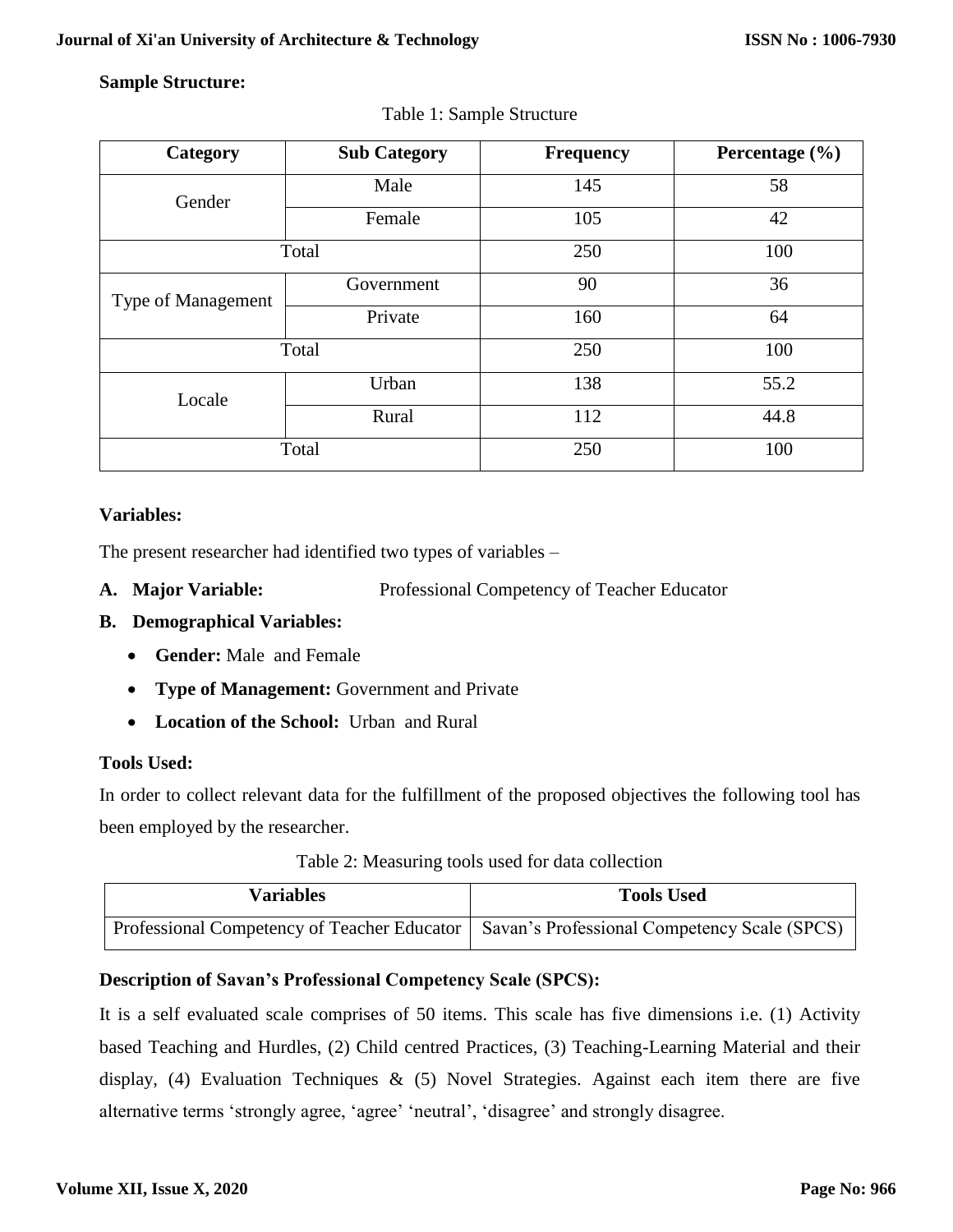#### **Data Collection Procedure:**

For conducting the research, data had been collected through survey technique. The western districts of West Bengal namely Bankura, Purulia, Paschim Medinipur and Purba Medinipur and Jhargram were selected. Savan's Professional Competency Scale (SPCS) was administered upon 250 teacher educators from those teacher education institutions chosen under study and asked to response according to their own beliefs and thoughts without consulting with another teacher.

#### **Descriptive Statistics of raw data collected:**

| <b>Statistics</b> | PROFESSIONAL COMPETENCY |
|-------------------|-------------------------|
| Minimum           | 102                     |
| Maximum           | 198                     |
| Mean              | 157.27                  |
| Median            | 166.00                  |
| Mode              | 171.00                  |
| Std. Deviation    | 23.43                   |
| Variance          | 521.73                  |
| <b>Skewness</b>   | $-.354$                 |
| Kurtosis          | $-.299$                 |

Table 3: Descriptive Statistics

#### **Status of Professional Competency of Teacher Educators:**

Table 4: Percentile Norms of Scores of Professional Competency of Teacher Educators

| <b>Percentile</b> | <b>Entire Score</b> |
|-------------------|---------------------|
| $P_5$             | 114.00              |
| $P_{10}$          | 125.00              |
| $P_{25}$          | 145.00              |
| $P_{50}$          | 166.00              |
| $P_{75}$          | 178.00              |
| $P_{90}$          | 186.00              |
| $P_{95}$          | 191.00              |

The minimum score of Savan's Professional Competency Scale (SPCS) is 102 and maximum score of this scale is 198. The present researcher has classified the level of Professional Competency of Teacher educators into three categories. The Score which is below the value of  $P_{25}$  is defined as 'Low' level (score less than 145), the score which is between the value of  $P_{25}$  and  $P_{75}$  defined as 'Moderate' level (Score in between  $145 - 178$ ) and the score which is above the value of  $P_{75}$  is defined as 'High' level (score greater than 178).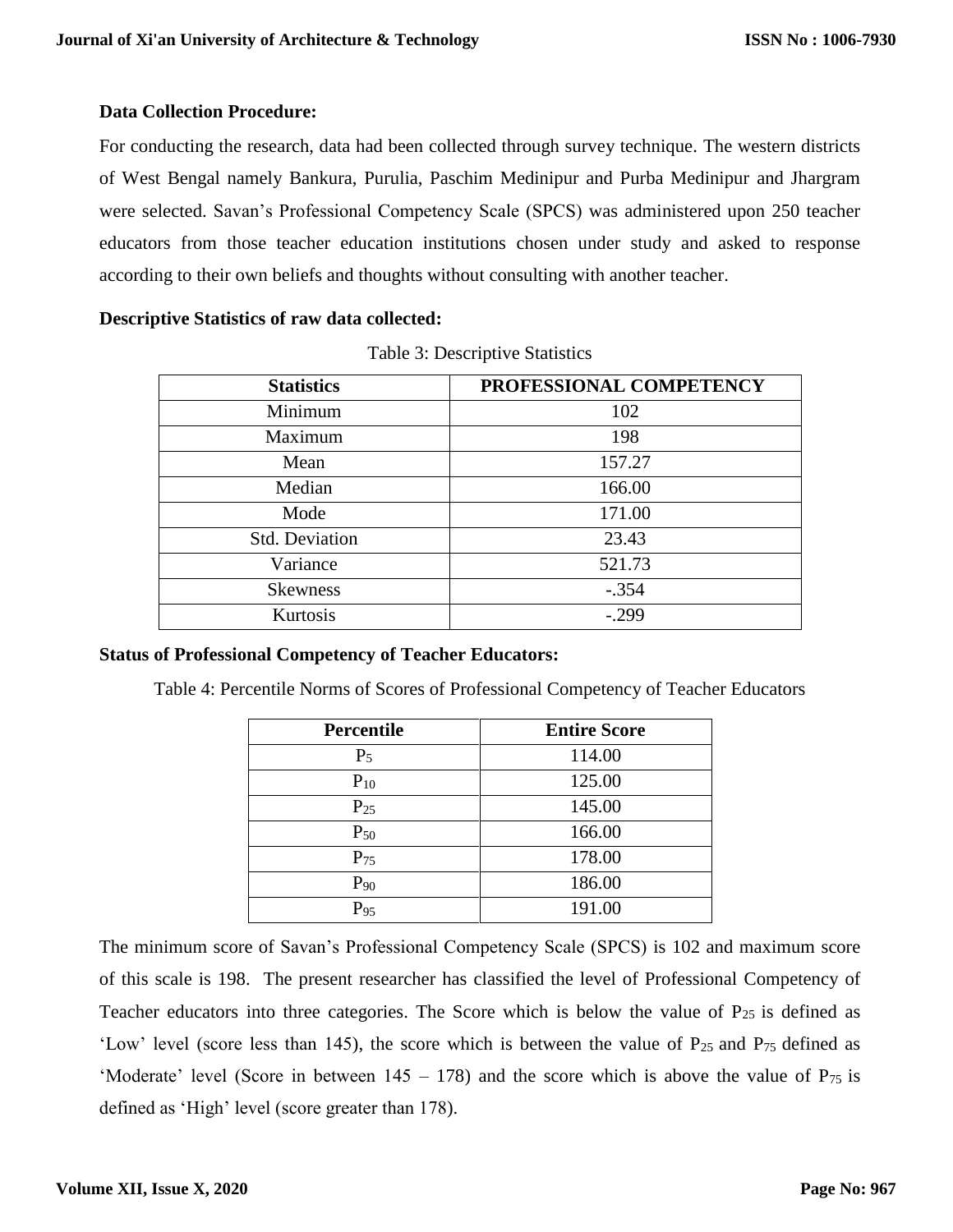#### **Research Question and Hypotheses-wise Analysis of Data:**

#### **1. Analysis of Data with respect to RQ1:**

| Table 5: Status of Professional Competency_Entire Sample |  |  |
|----------------------------------------------------------|--|--|
|----------------------------------------------------------|--|--|

| Variable                                 | Mean   | <b>SD</b> | <b>Minimum</b><br><b>Score</b> | <b>Maximum</b><br><b>Score</b> | No. of<br>sample<br>above Mean | No. of<br>sample below<br><b>Mean</b> |
|------------------------------------------|--------|-----------|--------------------------------|--------------------------------|--------------------------------|---------------------------------------|
| <b>PROFESSIONAL</b><br><b>COMPETENCY</b> | 157.27 | 23.43     | 102                            | 198                            | 153                            | Q <sub>7</sub>                        |

**Interpretation:** From the Table 5, it is shown that mean score of Professional Competency of 250 teacher educators was found 157.27 and Standard Deviation (SD) was 23.43. The minimum score of Savan's Professional Competency Scale (SPCS) was 102 and maximum score of this scale was 198. The number of teacher educators above means score was found 153 and the number of teacher educators below means score was found 97. From the Table 4, it is shown that, 52 (20.8%) Teacher educators have low level of Professional Competency, 136 (54.4%) Teacher educators have moderate level of Professional Competency and 62 (24.8 %) Teacher educators have high level of Professional Competency.

#### **2. Analysis of Data with respect to HO1:**

**Groups:** Male and Female Teacher Educators

|  |  | Table 6: Group Statistics SPCS_Gender |  |  |
|--|--|---------------------------------------|--|--|
|--|--|---------------------------------------|--|--|

|                     | <b>GENDER</b> |     | <b>Mean</b> | <b>Std. Deviation</b> | <b>Std. Error Mean</b> |
|---------------------|---------------|-----|-------------|-----------------------|------------------------|
| <b>PROFESSIONAL</b> | <b>FEMALE</b> | 105 | 153.709     | 23.294                | 2.110                  |
| <b>COMPETENCY</b>   | <b>MALE</b>   | 145 | 159.537     | 21.806                | .592                   |

(SPCS = Savan's Professional Competency Scale)

|                                          |                            | <b>Levene's Test</b><br>for Equality of<br><b>Variances</b><br>Sig. |      | t-test for Equality of Means |     |                   |  |
|------------------------------------------|----------------------------|---------------------------------------------------------------------|------|------------------------------|-----|-------------------|--|
|                                          |                            |                                                                     |      |                              | df  | $Sig. (2-tailed)$ |  |
| <b>PROFESSIONAL</b><br><b>COMPETENCY</b> | Equal variances<br>assumed | .532                                                                | .279 | $1.305^{\#}$                 | 248 | .321              |  |

Table 7: Independent Samples Test of SPCS\_Gender

(# not significant at 0.05 level of significance)

**Interpretation:** From the analysis in Table 7, it is seen that in case of Levene's Test for equality of variances the calculated p value is 0.279 (p>.05). So, equal variance can be assumed. Table 7 also shows that in case of comparison of mean scores of Professional Competency between male and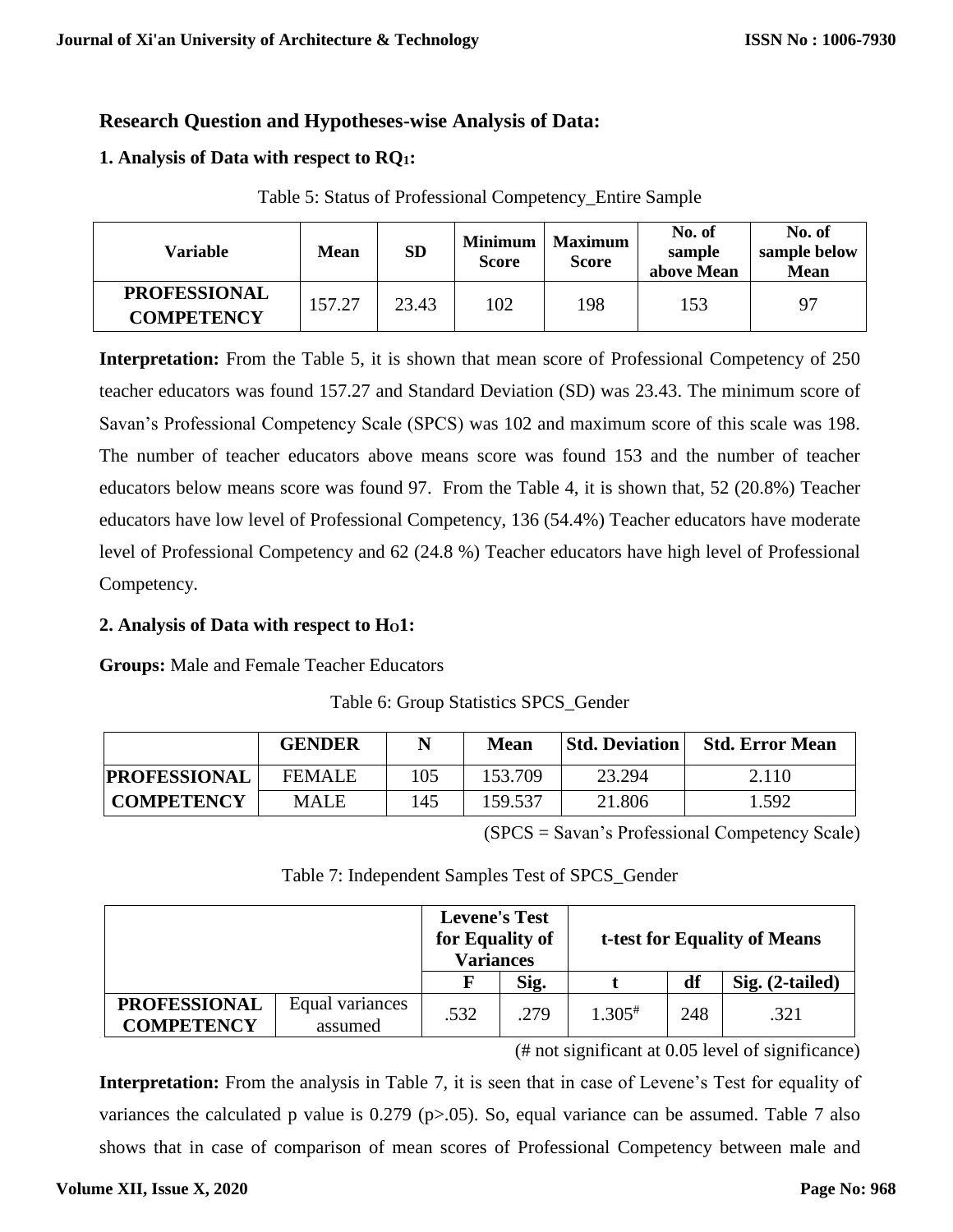female teacher educators the calculated **t**(248) value is 1.305 and 'p' value is 0.321 (p>.05). Hence, t is not significant at 0.05 level. So, **H01** is not rejected and it can be inferred that male teacher educators and female teacher educators do not differ significantly in respect to Professional Competency.

#### **3. Analysis of Data with respect to HO2:**

**Groups:** Government Institution's Teacher Educators and Private Institution's Teacher Educators Table 8: Group Statistics SPCS\_ Management

|                     | <b>MANAGEMENT</b> | N   | <b>Mean</b> | Std.<br><b>Deviation</b> | <b>Std. Error Mean</b> |
|---------------------|-------------------|-----|-------------|--------------------------|------------------------|
| <b>PROFESSIONAL</b> | <b>GOVERNMENT</b> | 90  | 152.723     | 22.696                   | 1.391                  |
| <b>COMPETENCY</b>   | <b>PRIVATE</b>    | 160 | 158.781     | 20.318                   | 1.859                  |

(SPCS = Savan's Professional Competency Scale)

Table 9: Independent Samples Test of SPCS\_Management

|                                          |                            |      | <b>Levene's Test for</b><br><b>Equality of Variances</b> | t-test for Equality of Means |     |                   |
|------------------------------------------|----------------------------|------|----------------------------------------------------------|------------------------------|-----|-------------------|
|                                          |                            |      | Sig.                                                     |                              | df  | $Sig. (2-tailed)$ |
| <b>PROFESSIONAL</b><br><b>COMPETENCY</b> | Equal variances<br>assumed | .411 | .538                                                     | $1.671^{*}$                  | 248 | .258              |

(# not significant at 0.05 level of significance)

**Interpretation:** From the analysis in Table 9, it is seen that in case of Levene's Test for equality of variances the calculated p value is 0.538 (p>.05). So, equal variance can be assumed. Table 9 also shows that in case of comparison of mean scores of Professional Competency between Government Institution's Teacher Educators and Private Institution's Teacher Educators the calculated  $t_{(248)}$  value is 1.671 and 'p' value is 0.258 (p>.05). Hence, t is not significant at 0.05 level. So, **H02** is not rejected and it can be inferred that Government Institution's Teacher Educators are not significantly different from Private Institution's Teacher Educators in respect to Professional Competency.

#### **4. Analysis of Data with respect to HO3:**

**Groups:** Rural and Urban Teacher Educators

Table 10: Group Statistics SPCS\_Locale

|                     | <b>GENDER</b> | N   | Mean    |        | Std. Deviation   Std. Error Mean |
|---------------------|---------------|-----|---------|--------|----------------------------------|
| <b>PROFESSIONAL</b> | <b>RURAL</b>  |     | 153.67  | 22.151 | 1.913                            |
| <b>COMPETENCY</b>   | URBAN         | 138 | 158.286 | 21.113 | .603                             |

(SPCS = Savan's Professional Competency Scale)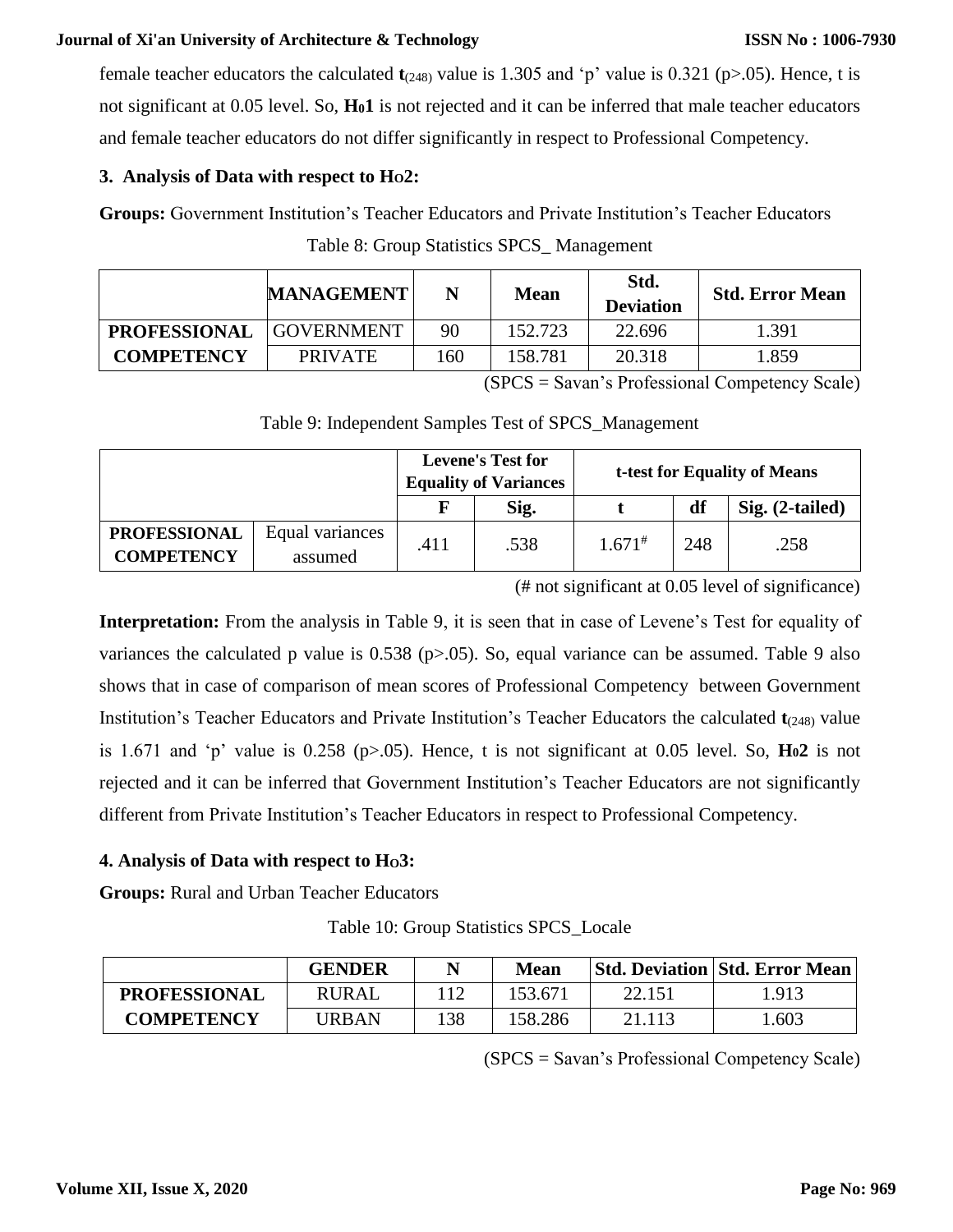|                     |                 | <b>Levene's Test</b><br>for Equality of<br><b>Variances</b> |      | t-test for Equality of Means |     |                 |
|---------------------|-----------------|-------------------------------------------------------------|------|------------------------------|-----|-----------------|
|                     |                 | $\mathbf F$                                                 | Sig. |                              | df  | Sig. (2-tailed) |
| <b>PROFESSIONAL</b> | Equal variances | 1.347                                                       | .363 | $1.208^{\#}$                 | 248 | .343            |
| <b>COMPETENCY</b>   | assumed         |                                                             |      |                              |     |                 |

Table 11: Independent Samples Test of PCSTE\_Locale

(# not significant at 0.05 level of significance)

#### **Interpretation:**

From the analysis in Table 11, it is seen that in case of Levene's Test for equality of variances the calculated p value is  $0.363$  (p $>0.05$ ). So, equal variance can be assumed. Table 11 also shows that in case of comparison of mean scores of Professional Competency between teachers of Rural and Urban Teacher educators the calculated  $t_{(248)}$  value is 1.208 and 'p' value is 0.343 (p>.05). Hence, t is not significant at 0.05 level. So, **H03** is not rejected and it can be inferred that that rural teacher educators and urban teacher educators do not differ significantly in respect to Professional Competency.

#### **Major Findings:**

On the basis of the analysis of the data presented, the findings are systematically arranged here in accordance with the objectives as mentioned below:

#### **Finding related to Objective 1:**

The mean score of Professional Competency Scale for Teacher Educators of 250 teacher educators was found 157.27. The range of this scale was from 102 to 198. So, the mean score is more than the average of this range. It is also seen that, 52 (20.8%) Teacher educators have low level of Professional Competency, 136 (54.4%) Teacher educators have moderate level of Professional Competency and 62 (24.8 %) Teacher educators have high level of Professional Competency.

#### **Finding related to Objective 2:**

- **1.** Male teacher educators are not significantly different from female teacher educators in respect to Professional Competency. But, male teacher educators' mean score (159.537) was higher than female teacher educators' mean score (153.709).
- **2.** Government Institution's Teacher Educators are not significantly different from Private Institution's Teacher Educators in respect to Professional Competency. But, Private Institution's Teacher Educators' mean score (158.781) was higher than Government Institution's Teacher Educators' mean score (152.723).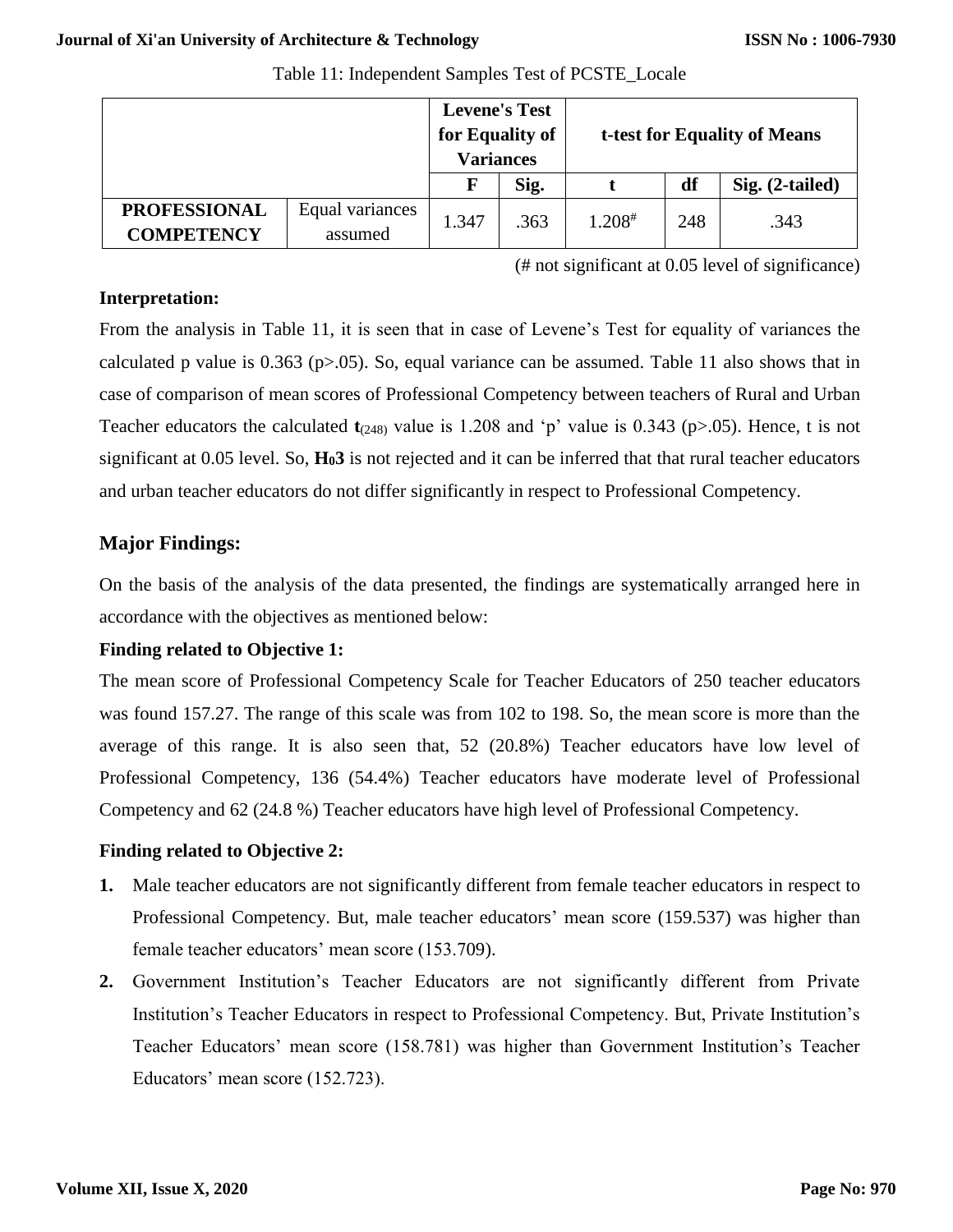**3.** Rural teacher educators are not significantly different from urban teacher educators in respect to Professional Competency. But, Urban teacher educators' mean score (158.286) was higher than rural teacher educators' mean score (153.671).

#### **Discussion:**

In the present study, the status of Professional Competency of Teacher Educators of Western Part of West Bengal has been found moderately positive. It is also revealed from the present study that Professional competency of teacher educators don't significantly differ in respect to any demographical variables such as Gender and Location of the Institution. This particular finding supports the research result of Singh (2013). Professional Competency of Government Institution's Teacher Educators is not significantly better than Private Institution's Teacher Educators. Professional competency of male teacher educators is not significantly better than female teacher educators. This particular finding also supports the research result of Koundinya (1999). It is also found that, Professional Competency of rural teacher educators is not significantly better than urban teacher educators.

#### **Conclusion:**

Every Teacher has a responsibility to the society and in our society teachers are respected all over. Students usually want to be like their favorite teacher in their personal life. So if the teacher can set example by their behavior and competent, than it will be easy to preaching ethical issues among the students. Therefore as an important part of society teacher should be competent and they should follow the various strategies. The results of this research may help education policy makers to understand the importance and need of Professional Competency of teacher educators; hence they can plan and implement various programs for teachers to develop their Professional Competency. Also, Teacher Education Institution management needs to understand the importance of Professional Competency of teacher educators. To enhance their competencies they can organize various programmes such as Seminars, workshops etc on communications skills, teaching skills, technical skills, managerial skills, content as well as pedagogical and technology based skills etc.

#### **References:**

- **1.** Goria (2001). *Professional Competencies in Language Teaching,* London: University Tutorial Press Ltd,
- **2.** Koundinya (1999). A Study of Professional Competency as a Determinant Factor is enhancing School Effectiveness, *Research paper regional seminar*. R.I.E Mysore (NCERT),